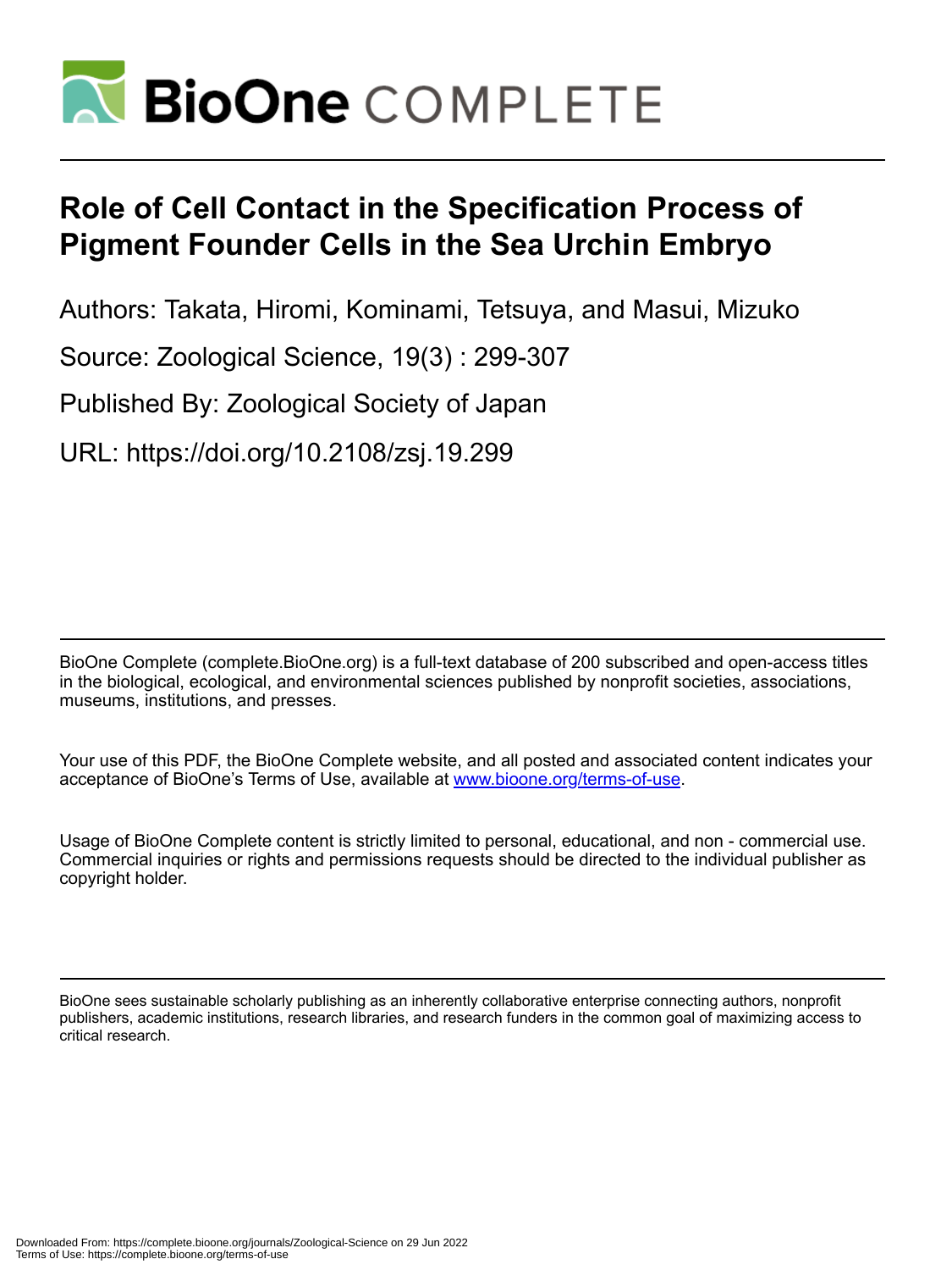# **Role of Cell Contact in the Specification Process of Pigment Founder Cells in the Sea Urchin Embryo**

Hiromi Takata\*, Tetsuya Kominami and Mizuko Masui

*Department of Biology and Earth Sciences, Faculty of Science, Ehime University, Matsuyama, 790-8577, Japan*

**ABSTRACT**—Effects of LiCl on the specification process of pigment founder cells were examined in the sea urchin *Hemicentrotus pulcherrimus*. If embryos were treated with 30 mM LiCl during 4–7 or 7–10 hours postfertilization, pigment cells increased significantly. Aphidicolin treatment indicated that this increase was due to the increase in the pigment founder cells. Interestingly, if the embryos were treated sequentially with LiCl and  $Ca^{2+}$ -free seawater during 4–7 and 7–10 hr, respectively, they differentiated only about the same number of pigment cells as control embryos. Further, the increase was scarcely discerned when the embryos were treated with LiCl in the absence of  $Ca<sup>2+</sup>$  during 7–10 hr. These results suggested that effect of LiCl would be ascribed to the increase in cell adhesiveness. In fact, LiCl-treated embryos were more difficult to be dissociated into single cells. Cell electrophoresis showed that the amount of the negative cell surface charges decreased considerably in LiCl-treated embryos. It was also found that the number of pigment cells seldom exceeded 100, even if embryos were exposed to a higher concentration of LiCl. This suggested that only a subpopulation of the descendants of veg2 blastomeres received the inductive signal emanated from the micromere progeny.

**Key words:** sea urchin, SMC, pigment cell, cell specification, cell contact

# **INTRODUCTION**

Mesodermal tissues of sea urchin pluteus larvae are composed of two population of mesenchyme cells, primary and secondary mesenchyme cells (PMCs and SMCs, respectively). Processes of PMC differentiation have been well characterized owing to its unique lineage, migratory behavior and skeletogenic properties (Ettensohn, 1992; Wilt, 1999). Another population of mesenchyme cells, SMCs, differentiates into four types of cells, pigment, blastocoelar (Tamboline and Burke, 1989, 1992), circum esophageal muscle (Burke and Alvarez, 1988) and coelomic pouch cells. Several markers have been known for each lineage of SMC-derived cells, except coelomic pouch cells. A monoclonal antibody sp1/20.3.1 binds to the surface of pigment cells (Gibson and Burke, 1985). Expression of *S9*, *CyIIa* (Miller *et al*., 1996), and a homeobox containing gene *SpHmx* (Martinez and Davidson, 1997), become restricted to pigment cells. Myosin heavy chain is specifically expressed in circum esophageal muscles (Wessel *et al*., 1990). A monoclonal antibody SMC2 recognizes blastocoelar cells (Sweet *et al*., 1999).

\* Corresponding author: Tel. 089-927-9653; FAX. 089-927-9630. E-mail: taka@sci.ehime-u.ac.jp

Ancestors of SMCs are veg2 blastomeres formed after the 6th cleavage, i.e., at the 60-cell stage (Hörstadius, 1973; Okazaki, 1975; Cameron *et al*., 1991). As has been reported, descendants of micromeres play an important role in the specification of SMC lineage (Sherwood and McClay, 1997, 1999). Transplantation experiments done in *Lytechunus variegatus* showed that SMC lineage is specified during the 8-10th cleavage stages with the inductive signal emanated from the micromere progeny (McClay *et al*., 2000). However, it is largely unknown when founder blastomeres of each lineage are specified, or how many times founder cells divide before they differentiate into each type of cells.

In *Hemicentrotus pulcherrimus*, number of pigment cells remarkably decreased when embryos were treated with Ca<sup>2+</sup>-free seawater (CaFSW) during later cleavage stages (Kominami, 1998). Since this effect was stage-specific, we could know the timing of pigment cell specification. Interestingly, numbers of pigment cells were frequently multiples of 4 in the CaFSW-treated embryos in which pigment cells markedly decreased. This finding revealed the existence of pigment founder cells and unambiguously indicated that the pigment founder cells divide twice before they differentiate into pigment cells. Aphidicolin treatment elucidated the time schedule of cell divisions in pigment lineage, and indicated that the number of pigment founder cells ranged from 10 to 15 (Kominami, 2000).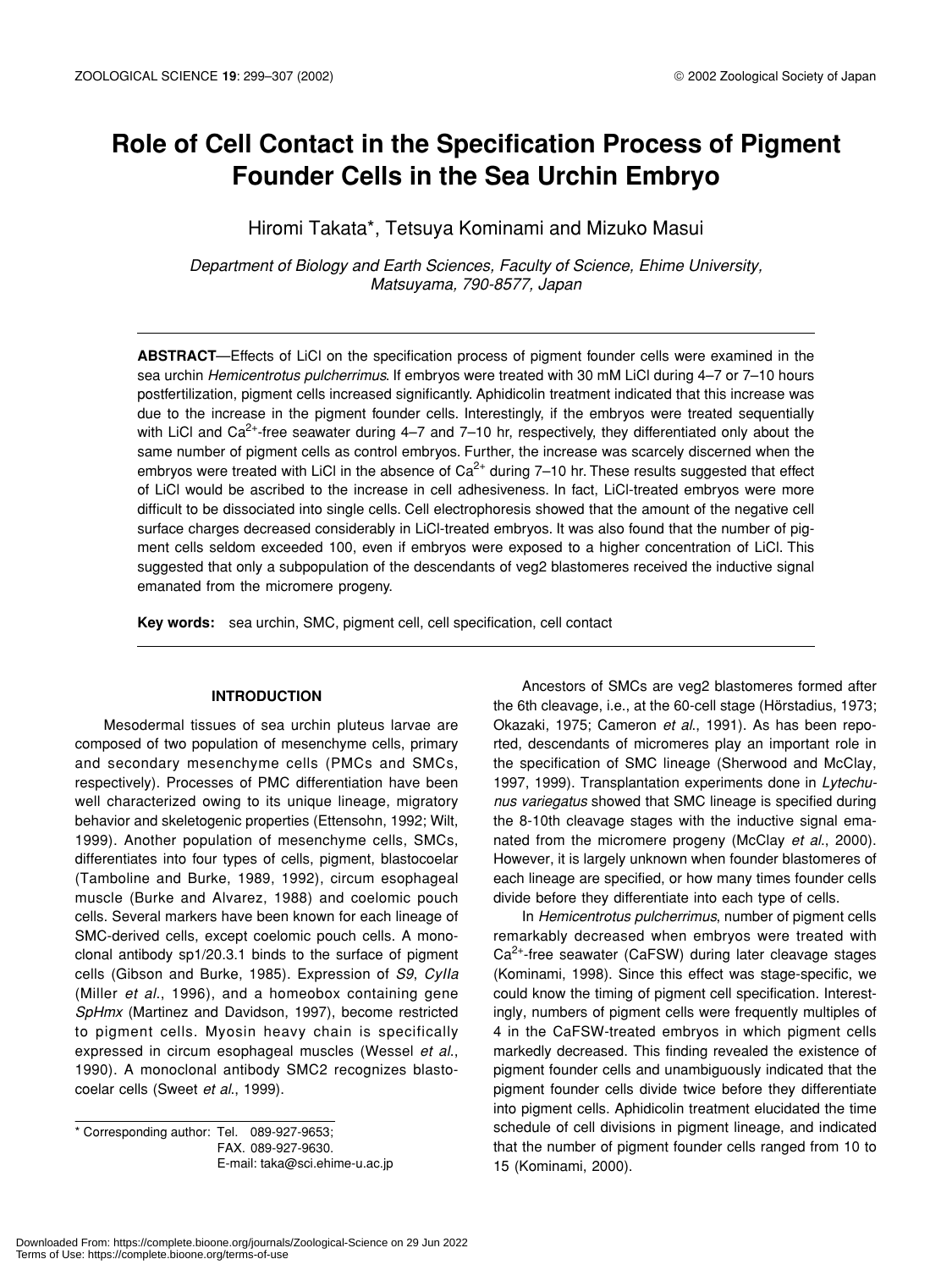It has been reported that LiCl treatment increases the number of SMC-derived cells, including pigment cells (Livingston and Wilt, 1990; Sherwood and McClay, 1999). However, quantitative data of LiCl action and the stage-specificity of LiCl treatment are unavailable. Here, we re-examine the effects of LiCl on the differentiation of pigment cells, hoping that experiments from such a point of view would show us different aspects of pigment cell specification. We sometimes experienced that LiCl-treated embryos were adhesive. Using cell electrophoresis, the amount of cell surface charges, which is known to affect cell adhesiveness, was also monitored.

# **MATERIALS AND METHODS**

#### **Materials**

Adults of the sea urchin *H. pulcherrimus* were collected during the breeding season and kept in aquaria until use (15°C). Animals and gametes were handled as described before (Kominami and Masui, 1996). Millipore-filtered seawater (MFSW) supplemented with100 units/ml penicillin (Meiji Seika, Tokyo, Japan) and 50 µg/ml streptomycin (Meiji Seika) was used throughout experiments. All embryos were cultured at 18°C.

#### **Treatment with lithium chloride and Ca2+-free artificial seawater**

LiCl (Wako Pure Chemicals, Osaka) was dissolved in distilled water (DW) at 0.5 M as stock, and diluted with MFSW before use. Embryos were collected with a hand centrifuge and transferred into MFSW containing 10–50 mM LiCl or into CaFSW. After three hours, embryos were collected with a hand centrifuge, rinsed three times with MFSW, and cultured up to the pluteus stage. In simultaneous treatment with LiCl and CaFSW, 0.5 M LiCl stock solution was diluted with CaFSW.

#### **Counting of pigment cells**

For counting of pigment cells, embryonic cells were rounded after the method of Kominami (1998). Briefly, embryos were treated with double strengthened of CaFSW for 20 min, and fixed with 10% formalin dissolved in MFSW. The fixed embryos were mounted on a glass slide with a small drop of glycerin, and covered. To ease the counting, embryos were squashed by absorbing the mounting solution using a piece of blotting paper. Pigment cells were counted directly under a microscope or on photographic prints. Usually, 15 embryos were examined at each observation point.

#### **Measurement of cell diameter**

To measure cell diameters, embryos were incubated in 1 M glycine containing 1 mM MgCl<sub>2</sub> for 10 min (Kominami, 2000) and dissociated into single cells by several strokes of gentle pipetting. Then a small drop of cell suspension was mounted on a glass slide and covered with a cover slip using two strips of vinyl tape as spacers. Specimens were photographed under Differential Interference Contrast optics, and the diameters of ectoderm and pigment cells were measured.

#### **Blockage of DNA synthesis and cell divisions**

Aphidicolin (Wako Pure Chemicals, Osaka) was dissolved in DMSO at 2 mg/ml as stock, and diluted with MFSW at 2  $\mu$ g/ml before use. This concentration of aphidicolin completely blocked cell divisions so far examined using 2-cell stage embryos (data not shown). Embryos collected at appropriate stages were transferred into the solution, and examined at the 48th hour of development. Embryos cultured in MFSW containing 0.1% DMSO did not show any morphological abnormality and delay in development.

#### **Cell electrophoresis**

To remove the fertilization envelope, eggs were inseminated in MFSW containing 1mM aminotriazole (Showman and Foerder, 1979, Nakarai chemicals, Kyoto), and fertilized eggs were passed through nylon mesh (pore size, 82 µm) after 10 min postfertilization. Embryos were rinsed three times with MFSW, and reared in MFSW up to the 7th cleavage stage. The amount of negative surface charges was measured after the methods of Ohshima (1975). The detailed condition for cell electrophoresis was described before (Masui and Kominami, 2001).

#### **RESULTS**

#### **Stage specificity of the effects of LiCl treatment**

In a previous study, we reported that the number of pigment cells was greatly decreased if embryos were treated with CaFSW from 6.5 to 9.5 hr postfertilization (roughly corresponds to the 7-9th cleavage stage), while treatments during other stages did not influence the number of pigment cells (Kominami, 1998). This suggests that close cell contact



**Fig. 1.** Pluteus-stage embryos treated with LiCl at different timing. Embryos were treated with 30 mM LiCl every three hours from the 1st to 13th hr of development, and examined at the pluteus stage (48 hr postfertilization). A, B: Control embryos. C, D: Embryos treated from 4 to 7 hours postfertilization. E, F: 7–10 hr. G, H: 10–13 hr. B, D, F and H: squash preparations. Number of pigment cells increased remarkably when embryos were treated during 4–7 or 7–10 hr. Small arrows in B and D indicate the presumably small-sized pigment cells. Scale bar, 100 µm.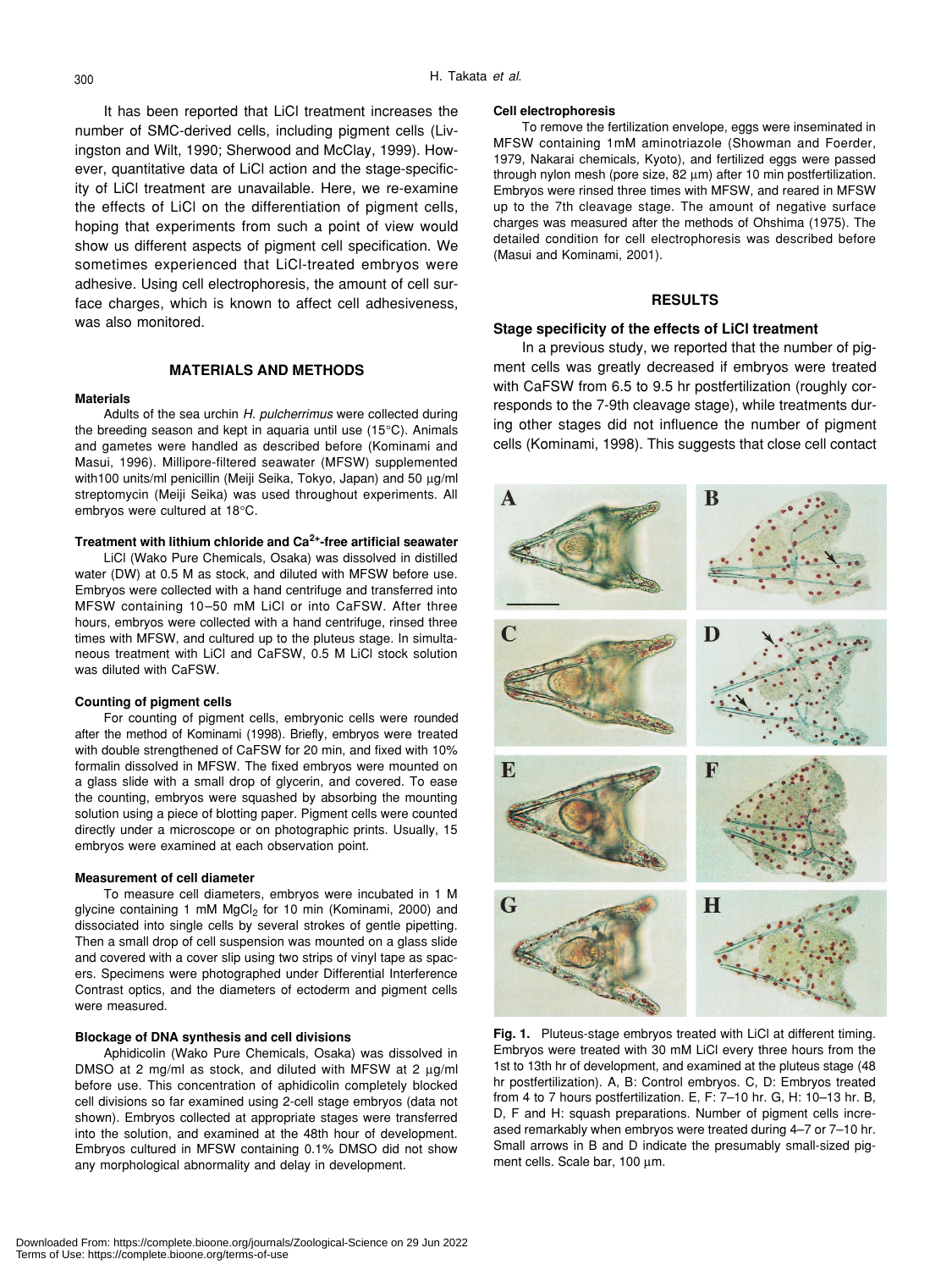

**Fig. 2.** Effective period of LiCl treatment. Embryos were treated with 30 mM LiCl for three hours at different timing and examined at the pluteus stage. Treatment with LiCl during 4–7 or 7–10 hours postfertilization remarkably increased the number of pigment cells. Treatment during 1–4 or 10–13 hours slightly but significantly increased pigment cells in number. Vertical thin lines indicate S.D. \*: P<0.05. \*\*\*\*: P<0.001.

during a specific stage is necessary for the specification of pigment cell lineage. To know whether the effect of LiCl is stage-specific or not, embryos were pulse-treated for three hours from the 1st to 16th hr of development.

The external morphology of the treated embryos (Fig. 1C, E, and G) did not differ from the control embryo (Fig. 1A) at the pluteus stage (48 hours postfertilization). About 50 pigment cells were observed in control embryo (Fig. 1B). In contrast, more than 80 pigment cells differentiated in the embryo shown in Fig. 1D  $(4-7 \text{ hr})$  and F  $(7-10 \text{ hr})$ . In the embryo treated during 10–13 hr, the number of pigment cells was nearly 50 (Fig. 1H). These suggested that the pulse treatment (three hours) with LiCl would cause the increment of pigment cells stage-specifically.

The same observation was done on 4 batches of embryos and quantified. One of the results is shown in Fig. 2. In this batch of embryos, about 40 pigment cells were observed in control embryos. LiCl treatment during 1–4 hr slightly but significantly increased pigment cells. In the embryos treated with LiCl during 4–7 or 7–10 hr, the averaged number of pigment cells was about 70. Interestingly, the effect of LiCl treatment became weak from the 10th hr onward. No effect was discerned when embryos were treated from 13 to 16th hr of development. These results show that the effective period of LiCl is largely limited to 4– 7 or 7–10 hr postfertilization, which roughly corresponds to the 4- 7th or 8-9th cleavage stages, respectively.

### **Cell divisions in control and LiCl-treated embryos**

Neither the arrest of cleavages nor the delay in development was discerned during and after LiCl treatment so far examined under an ordinary microscope. To know whether the time schedule of cell divisions was altered after the treatment, control and LiCl-treated embryos were dissociated into single cells and the diameters of the dissociated cells were measured at the pluteus stage. Pigment cells in control embryos were 8.8 µm in diameter (Fig. 3A). Diameters of pigment cells observed in the embryos treated with LiCl during 4–7 (Fig. 3B) and 7–10 hr (Fig. 3C) were 8.7 and 8.6 µm, respectively. There is no significant difference among these values. The sizes of ectoderm cells in control (Fig. 3D) and LiCl-treated embryos (Fig. 3E) were also quite the same. These data clearly indicated that LiCl did not affect the time schedule of cell divisions after LiCl treatment.



**Fig. 3.** Diameter of embryonic cells in control and LiCl-treated embryos. Control and LiCl-treated embryos were dissociated into single cells and the diameters of the dissociated cells were measured at the pluteus stage. A: Pigment cells in control wmbryos. B: Pigment cells in LiCl-treated (4–7 hr) embryos. C: Pigment cells in LiCl-treated (7–10 hr) embryos. D: Ectoderm cells in control embryos. E: Ectoderm cells in LiCl-treated embryos (7–10 hr). Arrows in A and D indicate the calculated diameters of pigment and ectoderm cells after the 11th and 12th cleavage.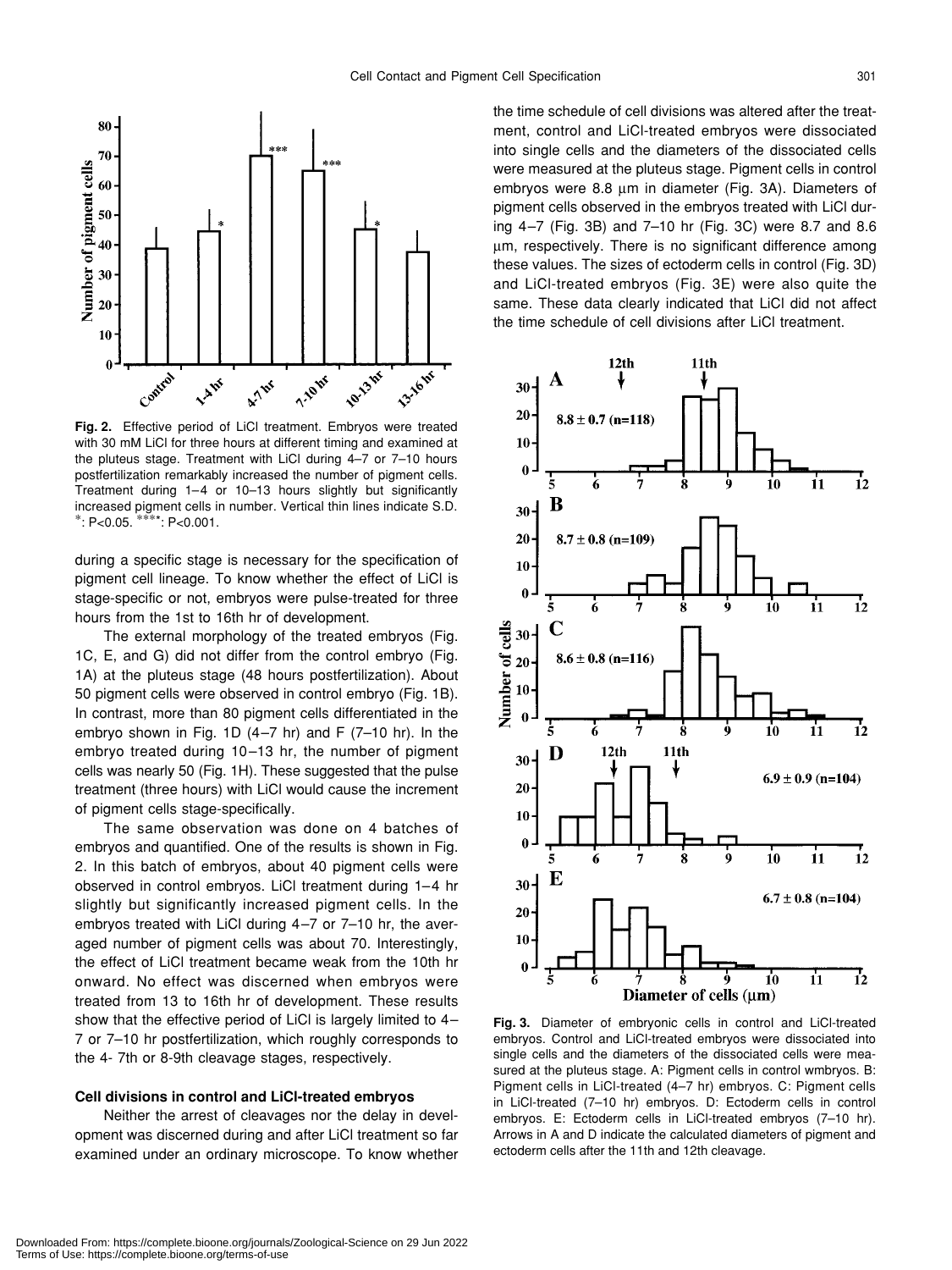### **Estimation of the number of pigment founder cells**

Numbers of the pigment founder cells in control and LiCl-treated (7–10 hr) embryos were estimated after the method of Kominami (2000). If the LiCl-treated embryos were treated with aphidicolin from earlier than the 11th hour, they scarcely developed. Therefore, embryos were treated with aphidicolin from 11.5 hr postfertilization onward, and they were processed for counting of pigment cells at the 48th hr of development. About 22 pigment cells differentiated in control embryos (Fig. 4A), while 36 pigment cells were observed in the LiCl-treated embryos (Fig. 4B). Difference between the averaged numbers of pigment cells in control and LiCl-treated embryos is statistically significant (P<0.001, t=8.37, n=119). Thus, about 1.6 times cells in pigment lineage had been already formed in the LiCl treated embryos at 11.5 hr postfertilization. This well matched the increase in the number of pigment cells observed in LiCltreated embryos at the pluteus stage. Together with the data described in the former section, it can be concluded that the increment of pigment cells is due to the increase in the num-



**Fig. 4.** Number of pigment cells in aphidicolin-treated embryos. Control and LiCl-treated (7–10 hr) embryos were transferred into MFSW containing aphidicolin from 11.5 hr postfertilization onward, and examined at the 48th hr of development. A: Control embryos. B: LiCl-treated embryos. The averaged number of pigment cells in LiCl-treated embryos is significantly larger than control embryos.

ber of founder cells specified to pigment lineage.

# **Counteraction of Ca2+-free ASW on the effect of LiCl treatment**

How does LiCl increase pigment cells? To address this question, we examined the effects of CaFSW treatment on the LiCl-treated embryos, because CaFSW treatment reduced, in contrast to the action of LiCl, the number of pigment cells (Kominami, 1998). In the squash preparation of a control embryo shown in Fig. 5B, about 50 pigment cells are observed. If the embryos were treated with CaFSW during 7–10 hr postfertilization, the number of pigment cells decreased to about one half of that observed in control embryos (Fig. 5D). As stated in the previous section, LiCl treatment during this period greatly increased pigment cells (see Fig. 1E, F). The embryos shown in Figure 5E and F were treated with 30 mM LiCl during 4–7 hr and then reared in CaFSW during 7–10 hr postfertilization (sequential treatment). About the same number of pigment cells differentiated as in control embryos (Fig. 5F). If the embryos were



Fig. 5. Effect of Ca<sup>2+</sup>-free ASW treatment upon the LiCl-treated embryos. A, B: Control embryos. In the embryo shown in B, about 50 pigment cells are observed. C, D: Embryos treated with CaFSW during 7–10 hr. The number of pigment cells greatly reduced. E, F: Embryo treated sequentially with 30 mM LiCl and CaFSW during 4– 7 and 7–10 hr postfertilization, respectively. About the same number of pigment cells as in control embryos are observed. G, H: Embryos treated with 30 mM LiCl in the absence of  $Ca<sup>2+</sup>$  during 7–10 hr. The number of pigment cells is not different from control embryos. B, D, F and H: squash preparations. Scale bar, 100 µm.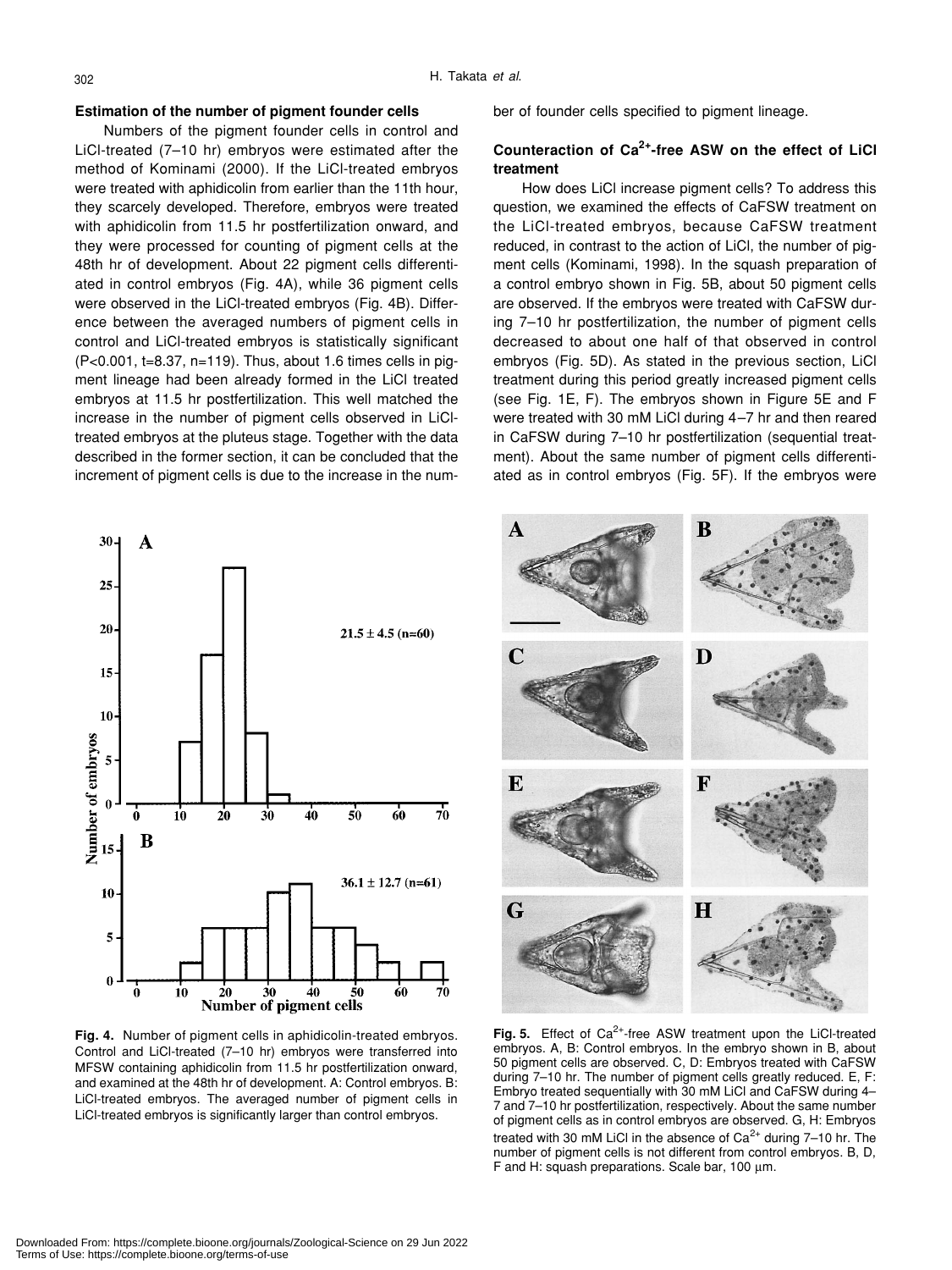

Fig. 6. Counteraction of Ca<sup>2+</sup>-free ASW treatment on the effect of LiCl. Embryos were treated with LiCl or  $Ca<sup>2+</sup>$ -free ASW, or with both sequentially or simultaneously, and the numbers of pigment cells were examined at the pluteus stage. Control embryos of this batch contained about 50 pigment cells. LiCl treatment during 4–7 or 7–10 hr significantly increased the number of pigment cells.  $Ca<sup>2+</sup>$ -free ASW treatment during 7–10 hr greatly reduced pigment cells in number. If embryos were sequentially or simultaneously treated with LiCl and  $Ca<sup>2+</sup>$ -free ASW, neither the increase nor the decrease in the number of pigment cells was observed. \*\*\*: P<0.001.

treated with 30 mM LiCl in the absence of  $Ca<sup>2+</sup>$  during 7-10 hr (simultaneous treatment), the number of pigment cells was again almost the same as in control embryos (Fig. 5H). External morphology of the embryos obtained with CaFSW (Fig. 5C), sequential (Fig. 5E) or simultaneous treatment (Fig. 5G) was not different from the control embryo (Fig. 5A).

The same experiment was done on 4 batches of embryos. Fig. 6 shows one of the quantified results. Control embryos in this batch contained about 50 pigment cells. LiCl treatment during 4–7 and 7–10 hr significantly increased pigment cells (P<0.001, t=12.05, n=28 and t =7.30, n=28, respectively). On the other hand, CaFSW treatment during 7–10 hr remarkably reduced pigment cells (P<0.001, t=6.32, n=28). If embryos were sequentially or simultaneously treated with LiCl and CaFSW, neither the increase nor the decrease in pigment cells was observed. In a batch of embryos, the number of pigment cells in the simultaneously treated embryos was significantly larger than control embryos. However, these data clearly indicate that CaFSW cancels the effects of LiCl treatment.

# **Negative cell surface charges in control and LiCl-treated embryos**

The counteraction of CaFSW treatment on the effects of LiCl suggested that the cells would become more adhesive upon LiCl treatment. We suspected that negative cell surface charges decreased in LiCl treated embryos, since the decrease enabled closer apposition of cell membranes due to the reduction of electrostatic repulsion between them.



**Fig. 7.** Electrophoretic mobility of cells in control and LiCl-treated embryos. Control and LiCl-treated embryos (treated from the 4th hr of development) were dissociated into single cells at the 7th cleavage, and the electrophoretic mobility of them was measured with cell electrophoresis. A: control. The averaged electrophoretic mobility is about 0.65 µm/sec/V/cm. B: LiCl-treated. Blastomeres from the LiCl-treated embryos showed lower mobility than control (averaged value is about 0.39  $\mu$ m/sec/V/cm).

With cell electrophoresis, the amounts of negative cell surface charges of cells in control and LiCl-treated embryos were estimated (Fig. 7). Interestingly, blastomeres from the LiCl-treated embryos showed much lower mobility than control embryos. The averaged mobility of cells in control and LiCl-treated embryos was 0.65, and 0.39  $\mu$ m/sec/V/cm, respectively. The difference between the two values was statistically significant (P<0.001, t=8.86, n=177). The value of control blastomeres is well coincided those reported in previous reports (Sano, 1977, Masui and Kominami, 2001). Large deviation among observed values is probably due to difference in the mobilities between descendants of mesoand macromeres (Masui and Kominami, 2001).

# **Maximum number of pigment cells observed in LiCltreated embryos**

Lastly, effect of various concentration of LiCl was examined (Fig. 8). In the control embryo shown in Fig. 8A, 50 pigment cells are observed. If embryos were treated with 10 mM LiCl during 7–10 hr postfertilization, number of pigment cells increased slightly (Fig. 8B). In the embryo treated with more than 20 mM of LiCl, pigment cells considerably increased (Fig. 8C-F). In the embryos treated with 30 mM or much higher concentration of LiCl, number of pigment cells exceeded 90. It should be noted, however, that delay in development or morphological abnormalities were sometimes caused if embryos were treated with 40 or 50 mM LiCl. In this batch of embryos, majority of embryos exogastrulated when treated with 50 mM LiCl. Only a small number of embryos showed rather normal morphology.

Two representative quantified results are shown in Fig.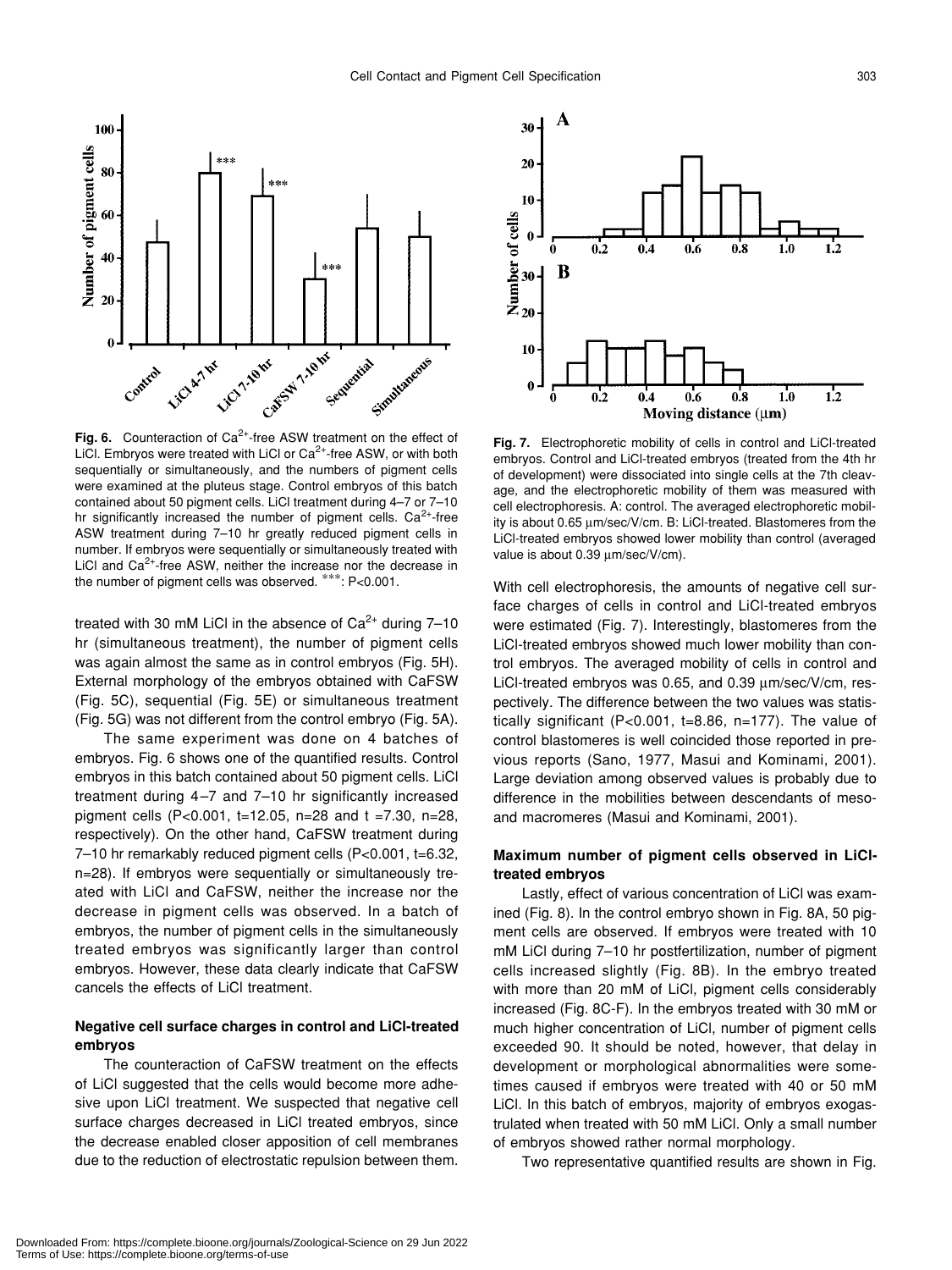

**Fig. 8.** Effect of different concentration of LiCl on the number of pigment cells. Embryos were treated with 10–50 mM LiCl from the 7 to 10th hr of development, and examined at the pluteus stage. A: Control embryo containing 50 pigment cells. B: Embryo treated with 10 mM LiCl. Pigment cells increased slightly. C: 20 mM. D: 30 mM. E: 40 mM. Numbers of pigment cells are nearly 90. F: 50 mM. Number of pigment cells increased considerably, but embryo was somewhat rounded. Scale bar, 100  $\mu$ m.

9. In a batch of embryos shown in Fig. 9A, the number of pigment cells (about 50 in control embryos) became larger as the concentration of LiCl was raised. In this batch of embryos, exogastrulae were frequently observed when embryos were treated with LiCl at a concentration of more than 40 mM. Such embryos were excluded from counting, because some pigment cells seemed to be lost from the embryo proper. In another batch of embryos (Fig. 9B), number of pigment cells (about 40 in control embryos) was smaller than the former. Effects of LiCl treatment were not so conspicuous, although the increase in pigment cells was statistically significant. In such batches of embryos, exogastrulae were scarcely observed, even if the embryos were treated with 50 mM LiCl. In this type of embryos, the number of pigment cells reached the plateau level at 30 mM.

Fig. 10 shows the number of LiCl-treated embryos classified according to the number of pigment cells contained. Data obtained from 13 batches of embryos used in this study are collected. All embryos were treated with LiCl higher than 30 mM during 4-7 or 7-10 hr postfertilization. It is clear that the embryos treated with higher concentration of LiCl do not necessarily contain larger number of pigment cells. Of 521 embryos, only 23 embryos (4.4%) contained more than 100 pigment cells. Further, 18 out of 23 embryos were observed in only 2 batches of embryos. Thus, it can be concluded that the number of pigment cells does not exceed 100 even if embryos are treated with a higher concentration of LiCl.



**Fig. 9.** Increase in the number of pigment cells in the embryos treated with different concentration of LiCl. Number of pigment cells in control or LiCl-treated embryos was obtained at the pluteus stage. Results obtained from two batches of embryos are shown. A: In control embryos, about 50 pigment cells were observed. As the concentration of LiCl rises, the number of pigment cells becomes larger. B: Number of pigment cells in this batch of embryos is rather small. Effect of LiCl treatment is not so conspicuous, although differences in the numbers of pigment cells in control and LiCl-treated embryos are statistically significant. Vertical lines indicate S.D.



**Fig. 10.** Number of pigment cells in LiCl-treated embryos. Number of embryos treated with more than 30 mM LiCl during 4–7 or 7–10 hours is plotted against the number of pigment cells contained. Data obtained from 13 batches of embryos are collected. Note that only a small number of embryos contained more than 100 pigment cells. Open: embryos treated with 30 mM LiCl. Dotted: 40 mM. Hatched: 50 mM. Abscissa: Number of pigment cells. Ordinate: Number of embryos.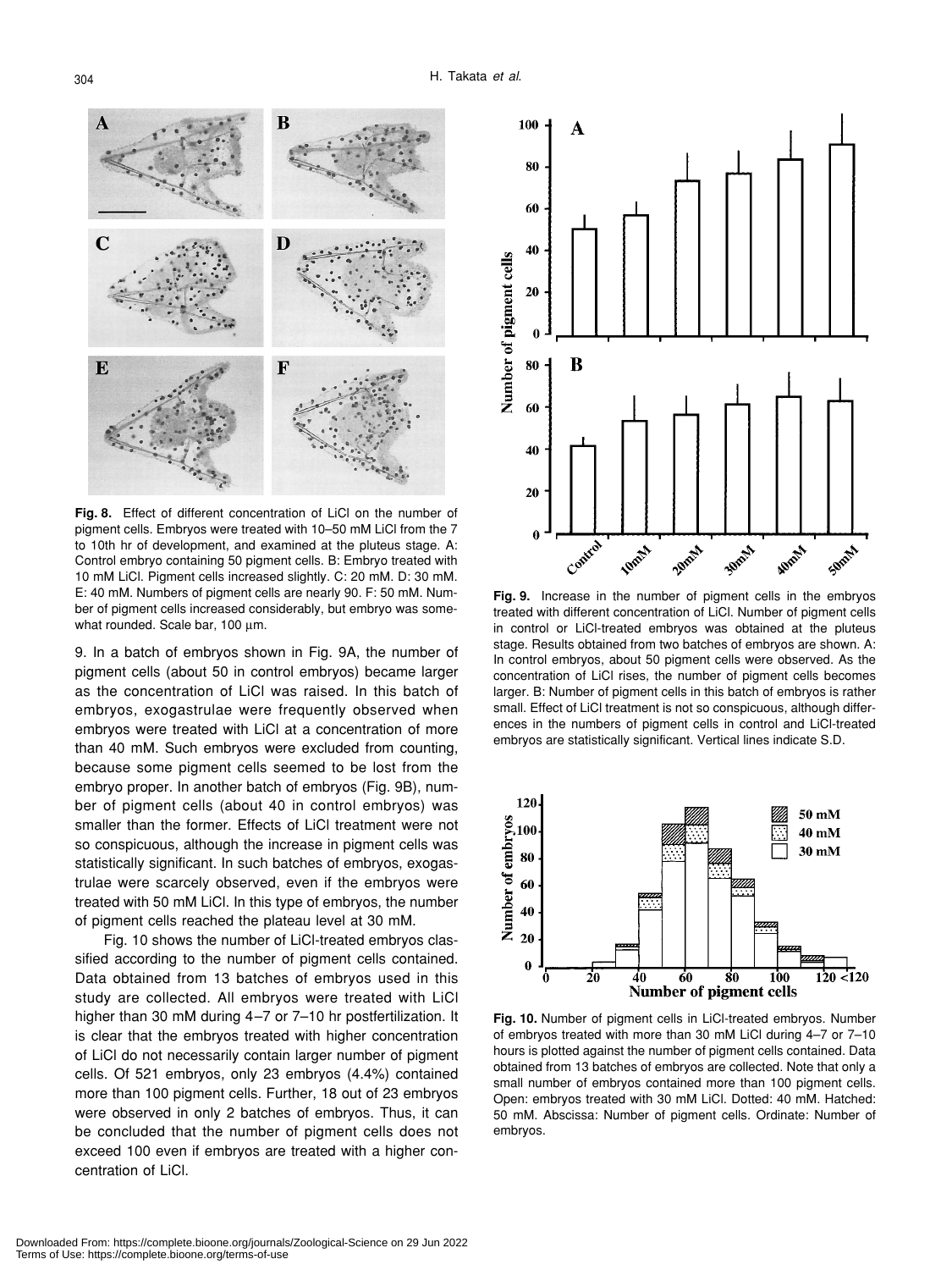# **DISCUSSION**

# **LiCl strengthens cell contact**

LiCl has long been known as a potent vegetalizing agent in sea urchin embryos (Hörstadius, 1973). Also in other animals, LiCl exerts profound effects on a wide range of developmental phenomena. For example, *Xenopus* embryos are dorsalized or ventralized upon the application of LiCl (Kao *et al*, 1986; Regen and Steinhardt, 1988; Yamaguchi and Shinagawa, 1989). Although LiCl is suggested to affect the *Wnt* signaling system (McGrew *et al*, 1992; Brannon and Kimelman, 1996; Vonica *et al*, 2000; Akasaka and Shimada, 2001), it is still unclear why and how LiCl influences many aspects of morphogenesis and cell differentiation. Disruption of axial structure caused with LiCl in mouse embryo is not mediated through the beta-catenin/Lef-1 pathway involved in the *Wnt* signaling system (Rogers and Varmuza, 2000). Further, Huynh *et al* (1999) suggested that change in the cell adhesiveness caused with LiCl might be involved in the alteration of the axial structure in *Xenopus* embryos. Thus, physico-chemical aspects of LiCl action should be also considered.

As clearly shown in the present study, LiCl treatment increased pigment cells stage-specifically (Fig. 1, 2). During treatment, arrest or delay in cell divisions was not noticed. The diameter of pigment or ectoderm cells in the LiCltreated embryos was almost the same as in control embryos (Fig. 3), indicating that time schedule of cell divisions was not disturbed under our experimental conditions. It was also ascertained that the increase was mainly due to the increase in the number of pigment founder cells (Fig. 4). Then, how does LiCl increase pigment cells? Although pigment cells increased in the LiCl-treated embryos (Fig. 1, 2), such increase was canceled when the embryos were followed with CaFSW treatment, which undoubtedly weaken the contact between blastomeres. When LiCl was applied to embryos in the absence of  $Ca^{2+}$ , increase in pigment cells was not observed (Fig. 5, 6). Thus, obtained results suggest that LiCl treatment strengthens cell contact.

The amount of negative cell surface charges decreased upon LiCl treatment (Fig. 7). To our knowledge, this is the first report that shows that LiCl decreases the amount of negative cell surface charges in early embryonic cells. Previously, we reported that the amount of negative cell surface charges decreased from the 5-6th cleavage stage, concomitantly with the increase in the adhesiveness of blastomeres (Masui and Kominami, 2001). It is naturally expected that the decrease in the negative cell surface charge makes the close cell apposition possible or makes the cell surface more adhesive. In fact, we sometimes experienced that LiCl-treated embryos were more difficult to be dissociated into single blastomeres. LiCl-induced close cell contact should enable the inducing signal from the micromere progeny to transfer more effectively to the descendants of veg2 blastomeres, resulting in the increase of pigment cells.

#### **Stage-specific effect of LiCl treatment**

Further consideration is necessary for explaining the obtained results in detail. In *H. pulcherrimus*, founder blastomeres of pigment lineage are specified after occurrence of the 9th cleavage (Kominami, 1998). Also in *L. variegatus*, SMC lineage is specified around the 9th cleavage (McClay *et al*., 2000). The treatment during 7–10 hr, which included the period of pigment cell specification, increased the number of pigment cells remarkably. However, the most effective period of LiCl treatment spanned from the 4th to 7th hr of development (Fig. 2). It is naturally supposed that effect of LiCl is retained in the treated embryos for a few hours after treatment.

Differentiation processes of SMC-derived cells seem to be divided into three phases. The first phase spans from 16- to 60-cell stage. Interaction between micro- and macromeres during this period is indispensable for the differentiation of meso-endodermal tissues. Deprivation of micromeres from the embryo at these stages causes decrease in the total amount of the meso-endodermal tissues (Ransick and Davidson, 1993, 1995). This decrease is no more rescued by the recombination with micromere progeny during later stages (Sweet *et al*., 1999). Treatment with LiCl during this period may enhance the competence or susceptibility of veg2 blastomeres to the induction signal that is emanated from the micromere progeny. Probably, this enhancement is brought about with the LiCl-induced close cell contact between the descendants of macromeres and micromeres (Livingston and Wilt, 1990; Khaner and Wilt, 1991). Slight increase of pigment cells observed in the embryos treated with LiCl during 1–4 hr (corresponds 1st to 4th cleavage) will be explained with the remaining effect of LiCl treatment, which would enhance the competence of veg2 blastomeres during 4–7th cleavage.

The second phase is defined as the phase when SMC lineage segregates from presumptive meso-endodermal blastomeres. This phase seems to span the later cleavage stages, probably from the 7 to 9th cleavage stage. In the embryo treated with LiCl during 4–7 hr, effect of LiCl seemed to be retained as discussed above. Further, the competence of veg2 blastomeres to the induction signal had been enhanced. This synergistic effect of LiCl would explain why the treatment during 4–7 hr increased pigment cells most effectively (Fig. 2). It is of note that endodermal cells acquire the ability to differentiate autonomously also during this phase (Chen and Wessel, 1996).

#### **Regulation of division cycle in pigment lineage**

Once the second phase ends, no cell seems to be added to mesodermal lineage. The third phase will be defined as the period when some types of mesodermal cells lineage retain the ability to change their fate according to the disturbance of normal developmental environment. The third phase seems to span from the 10th cleavage to late gastrula stage. It should be reminded that the specification to the endodermal tissues lasts up to the early prism stage (Logan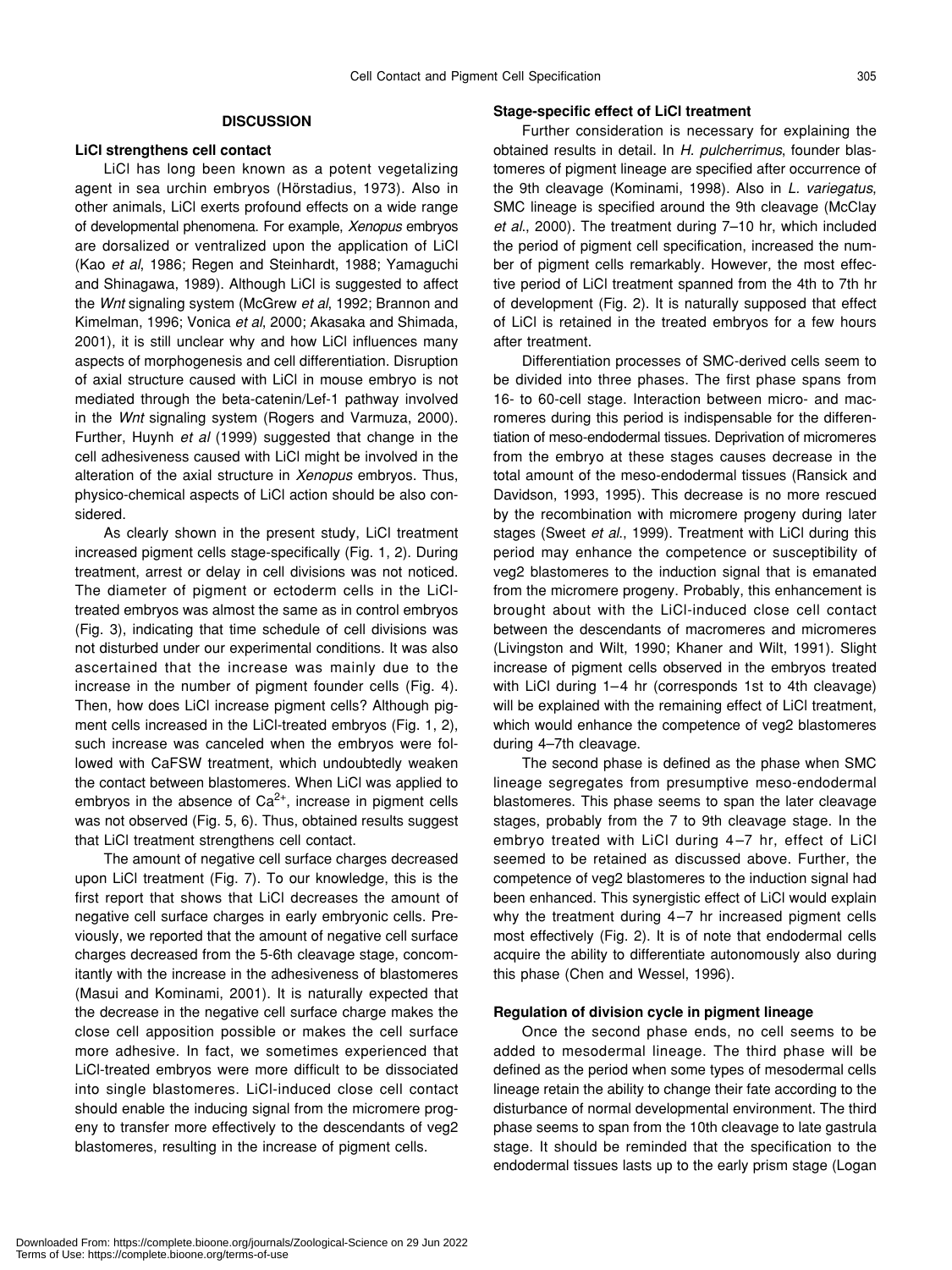and McClay, 1997; Martins *et al*, 1998; Ransick and Davidson, 1998, Sherwood and McClay, 2001). As is well known, subpopulation of SMCs converts their fate into skeletogenetic phenotype if PMCs are removed from the blastocoel (Ettensohn and McClay, 1988; Ettensohn and Ruffins, 1993).

Treatment during 10–13 hr (beginning of the third phase) slightly but significantly increased the number of pigment cells. Before this period, however, the specification of pigment founder cells had already completed. Then, why does LiCl treatment during this stage cause increment of pigment cells? As mentioned above, most of the pigment founder cells divide twice before they differentiate into pigment cells. In fact, pigment cells were larger than the ectodermal cells that had undergone 12 rounds of cell cleavage (Fig.3). This suggests that the division cycle in pigment lineage is under a control mechanism different from that regulates the division cycle of other type of cells. It is interesting that CaFSW treatment around the 10th cleavage stage increased the number of pigment cells (Kominami, 1998). This increase was mainly due to the change in the number of cell cycles in the pigment founder cells after specification; most of the founder blastomeres of pigment lineage divided three times in CaFSW-treated embryos. Thus the smallsized pigment cells were frequently observed.

The averaged diameters of pigment cells that differentiated in control and LiCl-treated embryos are not statistically different (Fig. 3). During the course of this study, however, we noticed that some pigment cells that differentiated in the LiCl-treated embryos were smaller than the normal-sized pigment cells (Fig. 1, arrows). Although sizes of pigment cells could not be compared strictly on squash preparations, LiCl seemed to disturb the control mechanism that regulates the division cycle of pigment lineage, as well as CaFSW treatment. Disturbance in such control mechanism would explain the slight increase in the number of pigment cells observed in the embryos treated with LiCl during 10–13 hr.

#### **Number of pigment cells does not exceed one hundred**

Except a few cases, the number of pigment cells did not exceed 100 even if the embryos were exposed to a higher concentration of LiCl than usually used (Fig. 10). This means that the number of pigment founder cells is 25 at most even in the LiCl-treated embryos. Taking the effect of LiCl treatment described in the previous section into consideration, the number of pigment founder cells would be smaller than 25. If veg2 blastomeres strictly repeat horizontal and vertical cleavages mutually, 32 cells align in a circle after the 9th cleavage, contacting directly with micromere progeny. However, such alignment of blastomeres seems to be topologically unstable. From the 7th cleavage onward, some cells should divide horizontally, but the other cells might divide vertically or obliquely. It is likely that the number of blastomeres contacting directly with the micromere progeny is around 20, and only such blastomeres are specified to pigment lineage, although McClay *et al*. (2000) suggested

that blastomeres one-cell apart from the micromere progeny are also specified to pigment and blastocoelar cells. Examination of the arrangement of blastomeres near the vegetal pole during later cleavage stages will show us new aspects of SMC specification.

# **ACKNOWLEDGMENTS**

The authors are very grateful to the staff of Tateyama Marine Laboratory for their hospitality and help in collecting animals.

# **REFERENCES**

- Akasaka K, Shimada H (2001) Body plan of sea urchin embryo: an ancestral type animal. Zool Sci 18: 757–770
- Brannon M, Kimelman D (1996) Activation of *Siamois* by the Wnt pathway. Dev Biol 180: 344–347
- Burke RD, Alvarez CM (1988) Development of the esophageal muscles in embryos of the sea urchin *Strongylocentrotus purpuratus*. Cell Tissue Res 252: 411–417
- Cameron RA, Fraser SE, Britten RJ, Davidson EH (1991) Macromere cell fates during sea urchin development. Development 113: 1085–1091
- Chen SW, Wessel GM (1996) Endoderm differentiation in vitro identifies a transitional period for endoderm ontogeny in the sea urchin embryo. Dev Biol 175: 57–65
- Ettensohn CA, McClay DR (1988) Cell lineage conversion in the sea urchin embryo. Dev Biol 125: 396–409
- Ettensohn CA (1992) Cell interactions and mesodermal cell fates in the sea urchin embryo. Development (Suppl): 43–51
- Ettensohn CA, Ruffins SW (1993). Mesodermal cell interactions in the sea urchin embryo: properties of skeletogenic secondary mesenchyme cells. Development 117: 1275–1285
- Gibson AW, Burke RD (1985) The origin of pigment cells in embryos of the sea urchin *Strongylocentrotus purpuratus*. Dev Biol 107: 414–419
- Hörstadius S (1973). "*Experimental embryology of echinoderms*", Oxford University Press (Clarendon), London
- Huynh MH, Sage EH, Ringuette M (1999) A calcium-binding motif in SPARC/osteonectin inhibits chordomesoderm cell migration during *Xenopus laevis* gastrulation: evidence of counter-adhesive activity in vivo. Dev Growth Differ 41: 407–418
- Kao KR, Masui Y, Elinson PR (1986) Lithium-induced respecification of pattern in *Xenopus laevis* embryos. Nature 322: 371– 373
- Khaner O, Wilt F (1991) Interactions of different vegetal cells with mesomeres during early stages of sea urchin development. Development 112: 881–890
- Kominami T (1998) Role of cell adhesion in the specification of pigment cell lineage in embryos of the sea urchin, *Hemicentrotus pulcherrimus*. Dev Growth Differ 40: 609–618
- Kominami T (2000) Establishment of pigment cell lineage in embryos of the sea urchin, *Hemicentrotus pulcherrimus*. Dev Growth Differ 42: 41–51
- Kominami T, Masui M (1996) A cyto-embryological study of gastrulation in the sand dollar, *Scaphechinus mirabilis*. Dev Growth Differ 38: 129–139
- Livingston BT, Wilt FH (1990). Range and stability of cell fate determination in isolated sea urchin blastomeres. Development 108: 403–410
- Logan CY, McClay DR (1997) The allocation of early blastomeres to the ectoderm and endoderm is variable in the sea urchin embryo. Development 124: 2213–2223
- Martins GG, Summers RG, Morrill JB (1998) Cells are added to the archenteron during and following secondary invagination in the